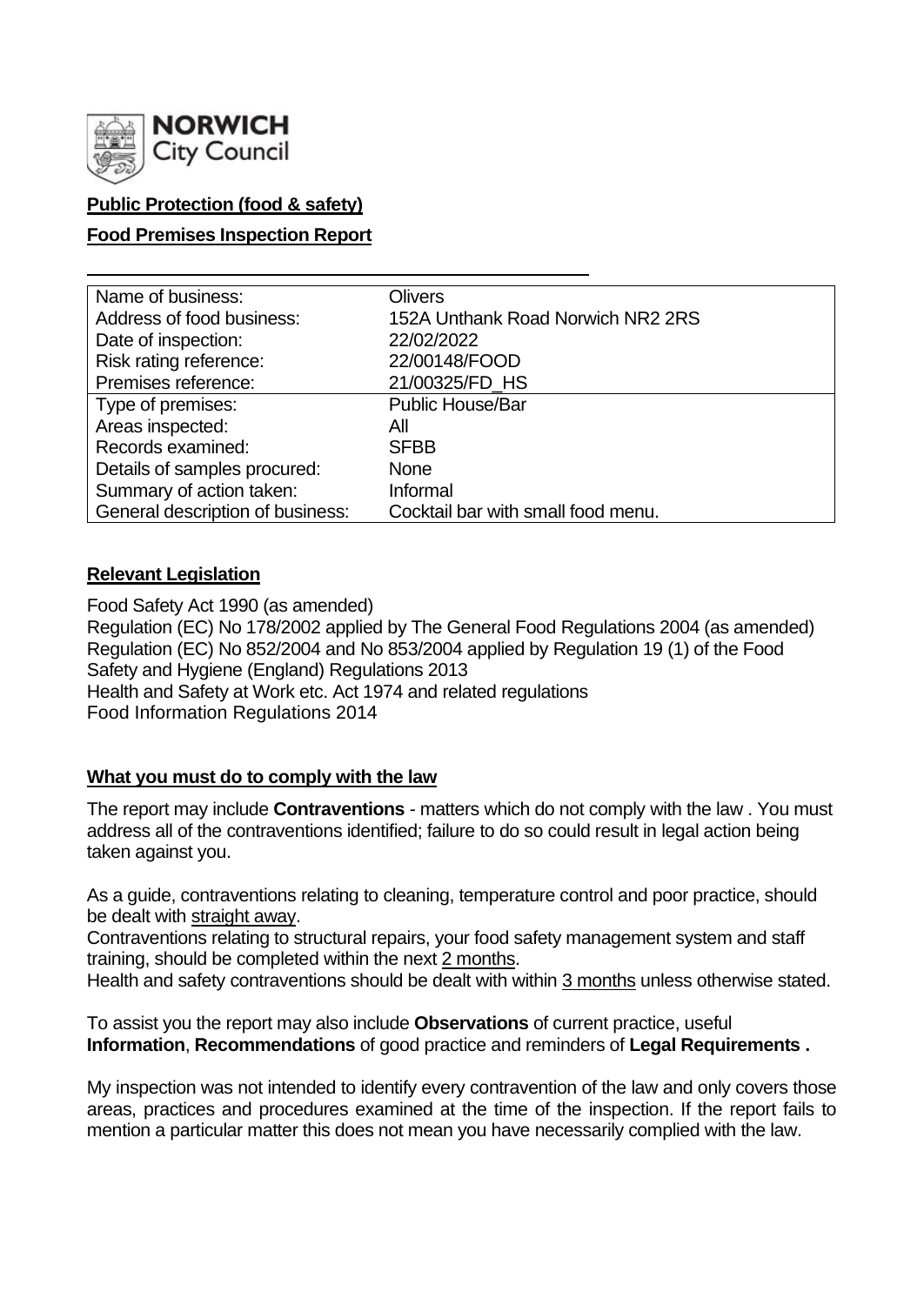# **FOOD SAFETY**

## **How we calculate your Food Hygiene Rating:**

The food safety section has been divided into the three areas which you are scored against for the hygiene rating: 1. food hygiene and safety procedures, 2. structural requirements and 3. confidence in management/control procedures. Each section begins with a summary of what was observed and the score you have been given. Details of how these scores combine to produce your overall food hygiene rating are shown in the table.

| <b>Compliance Area</b>                     |          |    | <b>You Score</b> |    |           |    |           |    |                |
|--------------------------------------------|----------|----|------------------|----|-----------|----|-----------|----|----------------|
| <b>Food Hygiene and Safety</b>             |          |    | $\bf{0}$         | 5. | 10        | 15 | 20        | 25 |                |
| <b>Structure and Cleaning</b>              |          |    | 0                | 5  | 10        | 15 | 20        | 25 |                |
| Confidence in management & control systems |          |    | 0                | 5. | 10        | 15 | 20        | 30 |                |
|                                            |          |    |                  |    |           |    |           |    |                |
| <b>Your Total score</b>                    | $0 - 15$ | 20 | $25 - 30$        |    | $35 - 40$ |    | $45 - 50$ |    | > 50           |
| <b>Your Worst score</b>                    | 5        | 10 | 10               |    | 15        |    | 20        |    | $\blacksquare$ |
|                                            |          |    |                  |    |           |    |           |    |                |
| <b>Your Rating is</b>                      |          |    |                  |    |           |    |           |    |                |

Your Food Hygiene Rating is 4 - a good standard



# **1. Food Hygiene and Safety**

Food Hygiene standards are excellent. You demonstrated full compliance with legal requirements. You have safe food handling practices and procedures and all the necessary control measures to prevent cross-contamination are in place. **(Score 0)**

#### Hand-washing

**Contravention** The following indicated that hand-washing was not suitably managed:

• no soap was available. A bottle of liquid soap was located when this was brought to your attention

**Legal Requirement** Wash hand basins must be provided with hot and cold running water and suitable drainage; soap and a hygienic way to dry hands.

# **2. Structure and Cleaning**

The structure facilities and standard of cleaning and maintenance are all of a good standard and only minor repairs and/or improvements are required. Pest control and waste disposal provisions are adequate. The minor contraventions require your attention. **(Score 5)**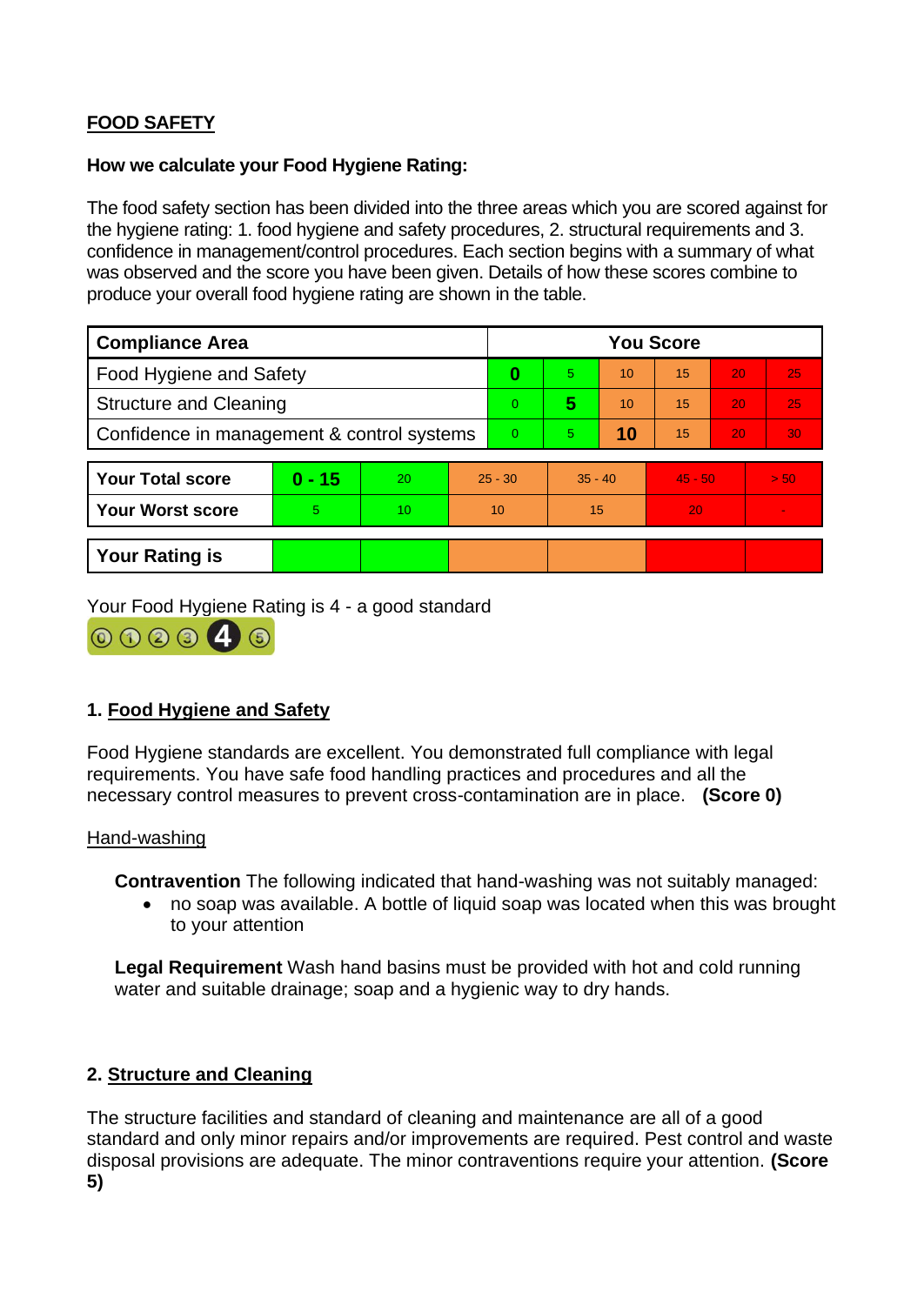## Cleaning of Structure

**Contravention** The following items were dirty and require more frequent and thorough cleaning:

• floor/wall junctions

**Contravention** The following items could not be effectively cleaned and must be covered or made non-absorbent:

• walls in main kitchen

## **3. Confidence in Management**

There are generally satisfactory food safety controls in place although there is evidence of some non-compliance with the law. You are progressing towards a written food safety management system. Some minor issues were identified relating to staff supervision and training. The contraventions require your attention; although not critical to food safety they may become so if not addressed. **(Score 10)**

#### Type of Food Safety Management System Required

**Legal Requirement** Food business operators must put in place, implement and maintain a permanent procedure or procedures based on HACCP principles:

- Identify hazards to food.
- Identify the critical limits (what is acceptable and unacceptable).
- Monitor critical control points to ensure critical limits are met.
- Keep appropriate records to demonstrate control measures are effective.

#### Proving Your Arrangements are Working Well

**Contravention** You are not working to the following safe methods in your SFBB pack:

- daily diary
- 4-weekly checks
- training records / supplier lists

**Contravention** The following are needed in order to demonstrate your food safety management system is working:

• you need to implement an additional written procedure and checklist for using the water bath when producing your cocktail drinks. This is because you are vacuum packing alcohol with fruit which is not covered within your SFBB pack. Ensure you have a written record similar to the daily diary sheets in the SFBB pack that all your food safety measures were undertaken according to the manufacturers instructions. This will also help to support any due diligence defense.

#### Allergens

**Legal Requirement** Caterers must provide allergy information on all unpackaged food they sell. Catering businesses include restaurants, takeaways, deli counters, bakeries